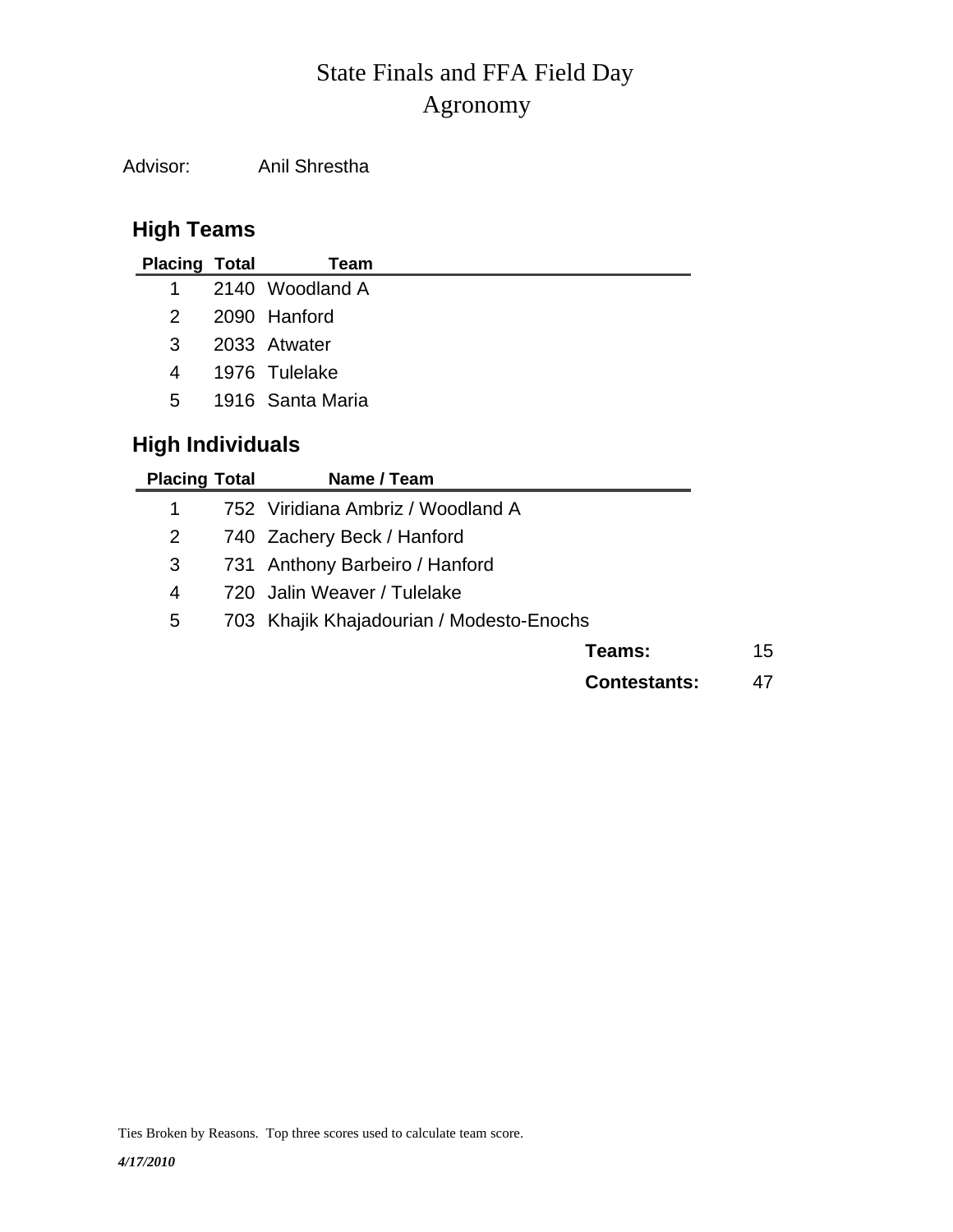# State Finals and FFA Field Day **Agronomy** 3. The state of the state of the state of the state of the state of the state of the state of the state of the state of the state of the state of the state of the state of the stat

### **Individual Results**

|                             | Seed 1<br>Wheat | Seed 2<br>Alfalfa | Seed 3<br>Blackeye | Seed 4<br>Cotton |    | Wheat | Alfalfa Hay Seed Rsn 1 Seed Rsn 2 Seed Rsn 3<br>Alfalfa | Blackeye | Alfalfa<br>Hay Rsn | Identificatio<br>$\mathbf n$ | Tie | Total       | Place                   |
|-----------------------------|-----------------|-------------------|--------------------|------------------|----|-------|---------------------------------------------------------|----------|--------------------|------------------------------|-----|-------------|-------------------------|
| <b>Atwater</b>              |                 |                   |                    |                  |    |       |                                                         |          |                    |                              |     | 2033        | $\overline{3}$          |
| Christina Willman           | 50              | 40                | 47                 | 43               | 11 | 37    | 36                                                      | 41       | 41                 | 315                          | 155 | 661*        | 14                      |
| <b>Lilly Reyes</b>          | 47              | 50                | 46                 | 43               | 39 | 33    | 41                                                      | 40       | 35                 | 304                          | 149 | 678*        | 12                      |
| Mekayla Coughran            | 45              | 31                | 47                 | 48               | 46 | 40    | 34                                                      | 47       | 32                 | 324                          | 153 | 694*        | $\overline{7}$          |
| <b>Terilyn Bettencourt</b>  | 50              | 31                | 47                 | 50               | 50 | 33    | 30                                                      | 47       | 47                 | 243                          | 157 | 628         | 16                      |
| <b>Bakersfield North</b>    |                 |                   |                    |                  |    |       |                                                         |          |                    |                              |     | <u>1101</u> | 13                      |
| <b>Chandler Hale</b>        | 50              | 31                | 47                 | 48               | 40 | 30    | 22                                                      | 30       | 30                 | 48                           | 112 | 376*        | 40                      |
| <b>Courtney Brock</b>       | 50              | 40                | 47                 | 32               | 40 | 32    | 33                                                      | 30       | 32                 | 20                           | 127 | 356*        | 45                      |
| Katie Blattenberg           | 47              | 40                | 47                 | 36               | 47 | 29    | 29                                                      | 28       | 30                 | 36                           | 116 | 369*        | 42                      |
| Victoria Barton             | 45              | 29                | 42                 | 27               | 47 | 33    | 28                                                      | 30       | 30                 | 18                           | 121 | 329         | 46                      |
| Etna                        |                 |                   |                    |                  |    |       |                                                         |          |                    |                              |     | <b>1390</b> | <u>10</u>               |
| <b>Carson Herold</b>        | 50              | 31                | 40                 | 32               | 46 | 33    | 25                                                      | 40       | 41                 | 116                          | 139 | 454*        | 32                      |
| Kelly Pindell               | 30              | 40                | 47                 | 43               | 50 | 34    | 29                                                      | 47       | 47                 | 122                          | 157 | 489*        | 30                      |
| Keri Luiz                   | 32              | 23                | 42                 | 47               | 45 | 33    | 25                                                      | 38       | 39                 | 123                          | 135 | 447* 34     |                         |
| <b>Frontier-Bakersfield</b> |                 |                   |                    |                  |    |       |                                                         |          |                    |                              |     | 1326        | 11                      |
| Clara Dooley                | 36              | 42                | 50                 | 48               | 41 | 32    | 30                                                      | 40       | 31                 | 164                          | 133 | $514*$      | 24                      |
| Dakota Drummond             | 6               | 31                | 46                 | 38               | 50 | 33    | 30                                                      | 35       | 30                 | 57                           | 128 | 356         | 44                      |
| <b>Emily Goldsberry</b>     | 30              | 31                | 46                 | 48               | 50 | 33    | 30                                                      | 38       | 41                 | 108                          | 142 | 455*        | 31                      |
| <b>Trevor Goldsberry</b>    | 22              | 28                | 31                 | 32               | 50 | 33    | 24                                                      | 35       | 36                 | 66                           | 128 | 357* 43     |                         |
| <b>Grace Davis</b>          |                 |                   |                    |                  |    |       |                                                         |          |                    |                              |     | 1430        | $\overline{\mathbf{a}}$ |
| Abby Durrer                 | 48              | 42                | 47                 | 47               | 34 | 35    | 33                                                      | 40       | 39                 | 144                          | 147 | 509*        | 26                      |
| Shalen Prasad               | 30              | 50                | 40                 | 32               | 22 | 34    | 31                                                      | 42       | 37                 | 182                          | 144 | 500*        | 27                      |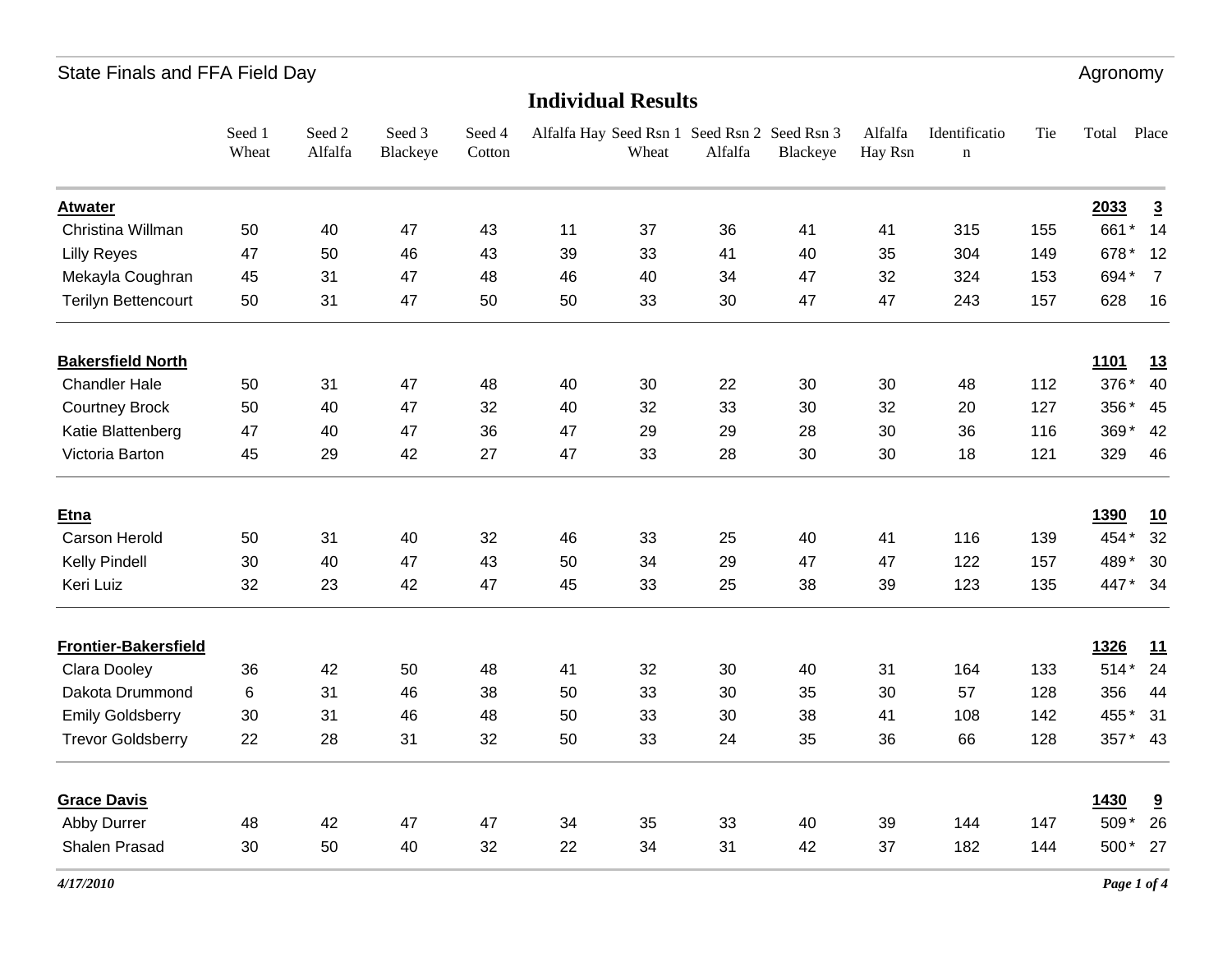Seed Rsn 3 Blackeye A<sub>10</sub> Hay Rsn IdentificationTie Total Place State Finals and FFA Field Day **Agronomy** 3. The state of the state of the state of the state of the state of the state of the state of the state of the state of the state of the state of the state of the state of the stat

|                            | Seed 1<br>Wheat | Seed 2<br>Alfalfa | Seed 3<br>Blackeye | Seed 4<br>Cotton |    | Wheat | Alfalfa Hay Seed Rsn 1 Seed Rsn 2 Seed Rsn 3<br>Alfalfa | Blackeye | Alfalfa<br>Hay Rsn | Identificatio<br>$\mathbf n$ | Tie | Total       | Place           |
|----------------------------|-----------------|-------------------|--------------------|------------------|----|-------|---------------------------------------------------------|----------|--------------------|------------------------------|-----|-------------|-----------------|
| <b>Sydney Smith</b>        | 25              | 31                | 47                 | 50               | 47 | 34    | 33                                                      | 45       | 31                 | 78                           | 143 | 421* 35     |                 |
| <b>Handford 2</b>          |                 |                   |                    |                  |    |       |                                                         |          |                    |                              |     | 558         | 15              |
| <b>Ashley Silva</b>        | 38              | 50                | 46                 | 43               | 50 | 34    | 44                                                      | 45       | 44                 | 164                          | 167 | 558*        | 22              |
| <b>Hanford</b>             |                 |                   |                    |                  |    |       |                                                         |          |                    |                              |     | 2090        | $\overline{2}$  |
| Anthony Barbeiro           | 50              | 47                | 46                 | 50               | 50 | 44    | 43                                                      | 45       | 44                 | 312                          | 176 | 731*        | $\mathbf{3}$    |
| Jessie Brazil              | 36              | 28                | 46                 | 50               | 47 | 35    | 33                                                      | 45       | 35                 | 155                          | 148 | 510         | 25              |
| Katie LaBlue               | 50              | 40                | 47                 | 50               | 50 | 36    | 33                                                      | 45       | 45                 | 223                          | 159 | 619* 17     |                 |
| Zachery Beck               | 50              | 47                | 42                 | 50               | 47 | 47    | 45                                                      | 48       | 43                 | 321                          | 183 | 740* 2      |                 |
| <b>Liberty-Bakersfield</b> |                 |                   |                    |                  |    |       |                                                         |          |                    |                              |     | 1153        | 12              |
| <b>Allie Tully</b>         | 6               | 31                | 39                 |                  |    | 33    | 22                                                      | 35       |                    | 22                           | 90  | 188         | 47              |
| Gabriel Hernandez          | 38              | 40                | 50                 | 50               | 50 | 31    | 32                                                      | 42       | 40                 | 18                           | 145 | 391*        | 37              |
| Marissa Neal               | 50              | 31                | 47                 | 40               | 50 | 33    | 26                                                      | 42       | 40                 | 30                           | 141 | 389*        | 39              |
| Samantha Hemingw           | 50              | 38                | 47                 | 31               | 47 | 33    | 32                                                      | 25       | 30                 | 40                           | 120 | 373* 41     |                 |
| <b>Modesto-Enochs</b>      |                 |                   |                    |                  |    |       |                                                         |          |                    |                              |     | <u>1831</u> | $\underline{6}$ |
| Jason Heutmaker            | 47              | 50                | 40                 | 47               | 47 | 35    | 44                                                      | 42       | 46                 | 283                          | 167 | 681*        | 11              |
| Khajik Khajadourian        | 47              | 50                | 47                 | 44               | 39 | 40    | 42                                                      | 45       | 43                 | 306                          | 170 | 703*        | $-5$            |
| Martin Oropeza             | 50              | 38                | 47                 | 44               | 50 | 33    | 34                                                      | 35       | 40                 | 76                           | 142 | 447* 33     |                 |
| <b>Santa Maria</b>         |                 |                   |                    |                  |    |       |                                                         |          |                    |                              |     | <b>1916</b> | $\overline{5}$  |
| <b>Eduardo Coronel</b>     | 45              | 29                | 47                 | 47               | 47 | 13    | 27                                                      | 38       | 31                 | 219                          | 109 | 543*        | 23              |
| Philip Espinoza            | 48              | 40                | 47                 | 50               | 45 | 39    | 32                                                      | 48       | 38                 | 299                          | 157 | 686*        | 10              |
| <b>Simon Martinez</b>      | 42              | 46                | 47                 | 50               | 47 | 43    | 35                                                      | 48       | 31                 | 298                          | 157 | 687*        | 9               |

**Individual Results**

*4/17/2010*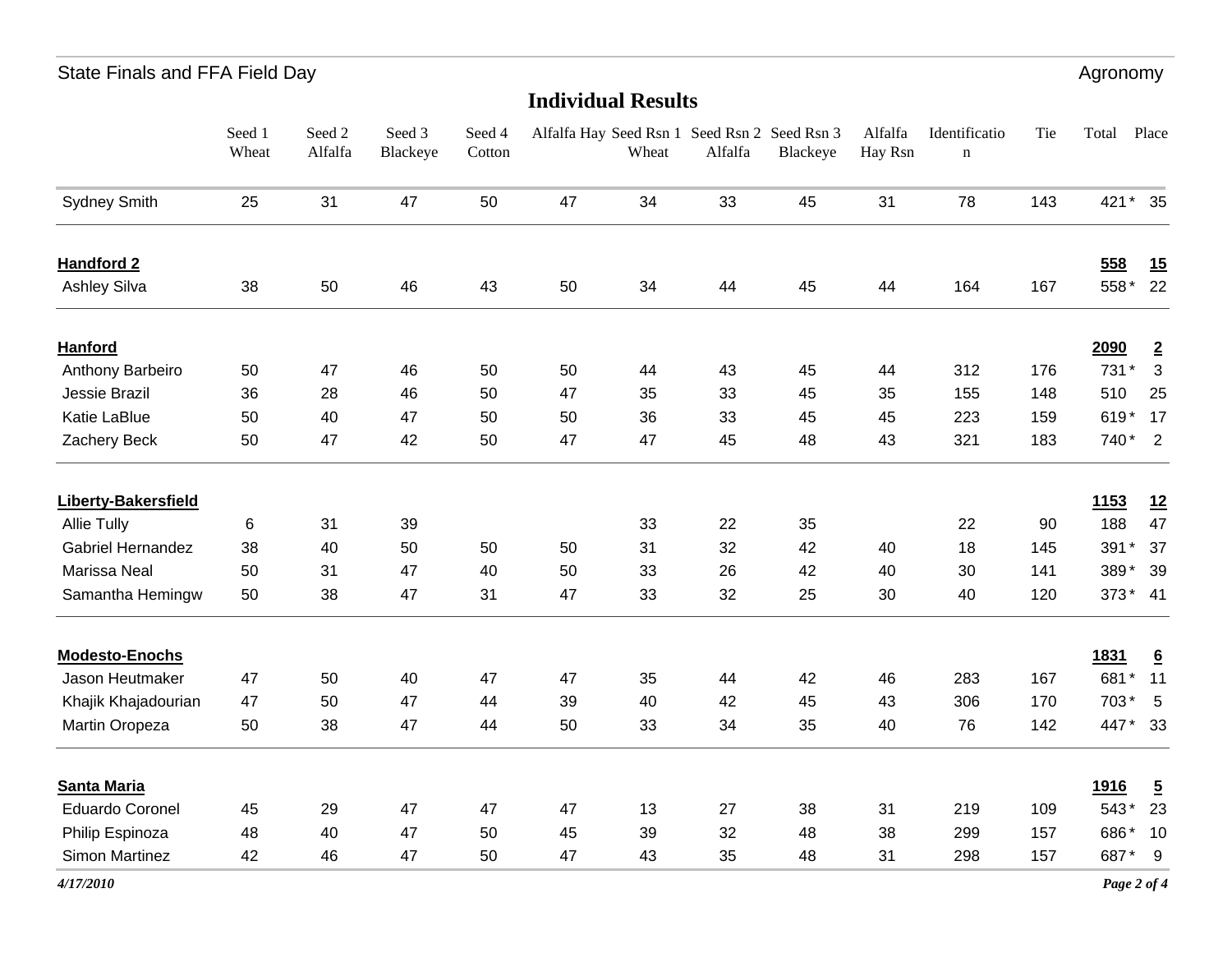State Finals and FFA Field Day **Agronomy** Agronomy

| <b>Individual Results</b> |                 |                   |                    |                  |    |       |                                                         |          |                    |                              |     |         |                          |
|---------------------------|-----------------|-------------------|--------------------|------------------|----|-------|---------------------------------------------------------|----------|--------------------|------------------------------|-----|---------|--------------------------|
|                           | Seed 1<br>Wheat | Seed 2<br>Alfalfa | Seed 3<br>Blackeye | Seed 4<br>Cotton |    | Wheat | Alfalfa Hay Seed Rsn 1 Seed Rsn 2 Seed Rsn 3<br>Alfalfa | Blackeye | Alfalfa<br>Hay Rsn | Identificatio<br>$\mathbf n$ | Tie | Total   | Place                    |
| <b>Tulelake</b>           |                 |                   |                    |                  |    |       |                                                         |          |                    |                              |     | 1976    | $\overline{4}$           |
| Jalin Weaver              | 50              | 31                | 47                 | 42               | 50 | 42    | 38                                                      | 50       | 40                 | 330                          | 170 | 720*    | $\overline{4}$           |
| <b>Marilyn Macy</b>       | 48              | 38                | 47                 | 40               | 46 | 37    | 30                                                      | 48       | 41                 | 298                          | 156 | 673*    | 13                       |
| Michelle Rupert           | 47              | 38                | 42                 | 47               | 46 | 34    | 31                                                      | 45       | 38                 | 215                          | 148 | 583* 19 |                          |
| <b>Turlock-Pitman</b>     |                 |                   |                    |                  |    |       |                                                         |          |                    |                              |     | 1582    | $\mathbf{Z}$             |
| Caitlin O'Connell         | 38              | 40                | 50                 | 47               | 50 | 34    | 36                                                      | 43       | 37                 | 184                          | 150 | 559*    | 21                       |
| Jonathan Rodriguez        | 48              | 50                | 46                 | 40               | 50 | 39    | 41                                                      | 47       | 46                 | 225                          | 173 | 632*    | 15                       |
| Lucas Schultz             | 48              | 40                | 50                 | 42               | 25 | 32    | 23                                                      | 35       | 30                 | 66                           | 120 | 391* 38 |                          |
| <b>Wasco</b>              |                 |                   |                    |                  |    |       |                                                         |          |                    |                              |     | 1028    | 14                       |
| Antonio Rosas             | 22              | 31                | 36                 | 43               | 47 | 36    | 30                                                      | 38       | 38                 | 94                           | 142 | 415*    | 36                       |
| Miranda Medrano           | 28              | 50                | 50                 | 42               | 47 | 36    | 44                                                      | 50       | 40                 | 226                          | 170 | 613* 18 |                          |
| <b>Woodland A</b>         |                 |                   |                    |                  |    |       |                                                         |          |                    |                              |     | 2140    | $\overline{1}$           |
| Gloria Conrique           | 45              | 31                | 31                 | 48               | 22 | 44    | 38                                                      | 47       | 42                 | 350                          | 171 | 698*    | 6                        |
| Maricruz Ramos            | 47              | 43                | 46                 | 50               | 47 | 38    | 38                                                      | 40       | 38                 | 303                          | 154 | 690*    | 8                        |
| Viridiana Ambriz          | 50              | 47                | 50                 | 50               | 47 | 39    | 46                                                      | 48       | 35                 | 340                          | 168 | 752*    | $\overline{\phantom{1}}$ |
| <b>Woodland B</b>         |                 |                   |                    |                  |    |       |                                                         |          |                    |                              |     | 1558    | $\overline{8}$           |
| Kayla Marks               | 47              | 40                | 47                 | 47               | 50 | 35    | 34                                                      | 49       | 31                 | 117                          | 149 | 497*    | 29                       |
| Lexi Hernandez            | 45              | 40                | 50                 | 50               | 50 | 38    | 34                                                      | 45       | 39                 | 170                          | 156 | 561*    | 20                       |
| Zuleika Molina            | 47              | 40                | 50                 | 47               | 47 | 31    | 31                                                      | 35       | 41                 | 131                          | 138 | 500* 28 |                          |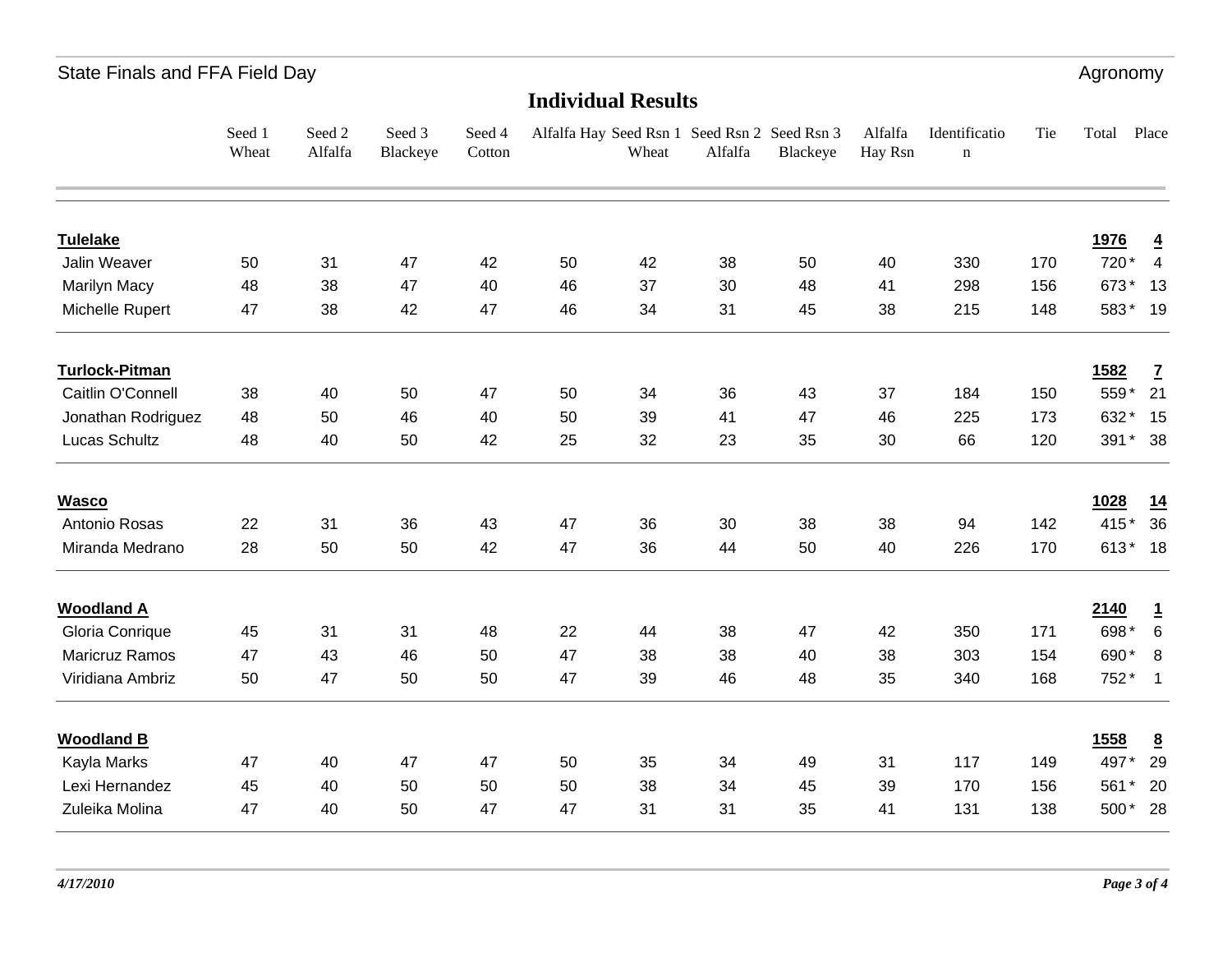### **Individual Results**

| Seed 1 |                         | Seed 2 Seed 3 Seed 4 Alfalfa Hay Seed Rsn 1 Seed Rsn 2 Seed Rsn 3 Alfalfa Identificatio Tie Total Place |                          |  |  |  |
|--------|-------------------------|---------------------------------------------------------------------------------------------------------|--------------------------|--|--|--|
| Wheat  | Alfalfa Blackeye Cotton | Wheat                                                                                                   | Alfalfa Blackeye Hay Rsn |  |  |  |

Ties Broken by Reasons. Top three scores used to calculate team score.  $\bullet$  \* Scores used to compute team score  $\bullet$  Scores used to compute team score

| 50  | 2143 | 2 | 8 | 3                                    |
|-----|------|---|---|--------------------------------------|
| 50  | 4123 | 3 | 2 | 4                                    |
| 50  | 3214 | 2 | 3 | 4                                    |
| 50  | 2134 | 3 | 2 | 3                                    |
| 50  | 3142 | 4 | 3 | 5                                    |
| 50  |      |   |   |                                      |
| 50  |      |   |   |                                      |
| 50  |      |   |   |                                      |
| 50  |      |   |   |                                      |
| 400 |      |   |   |                                      |
|     |      |   |   | Max Score Official Cut 1 Cut 2 Cut 3 |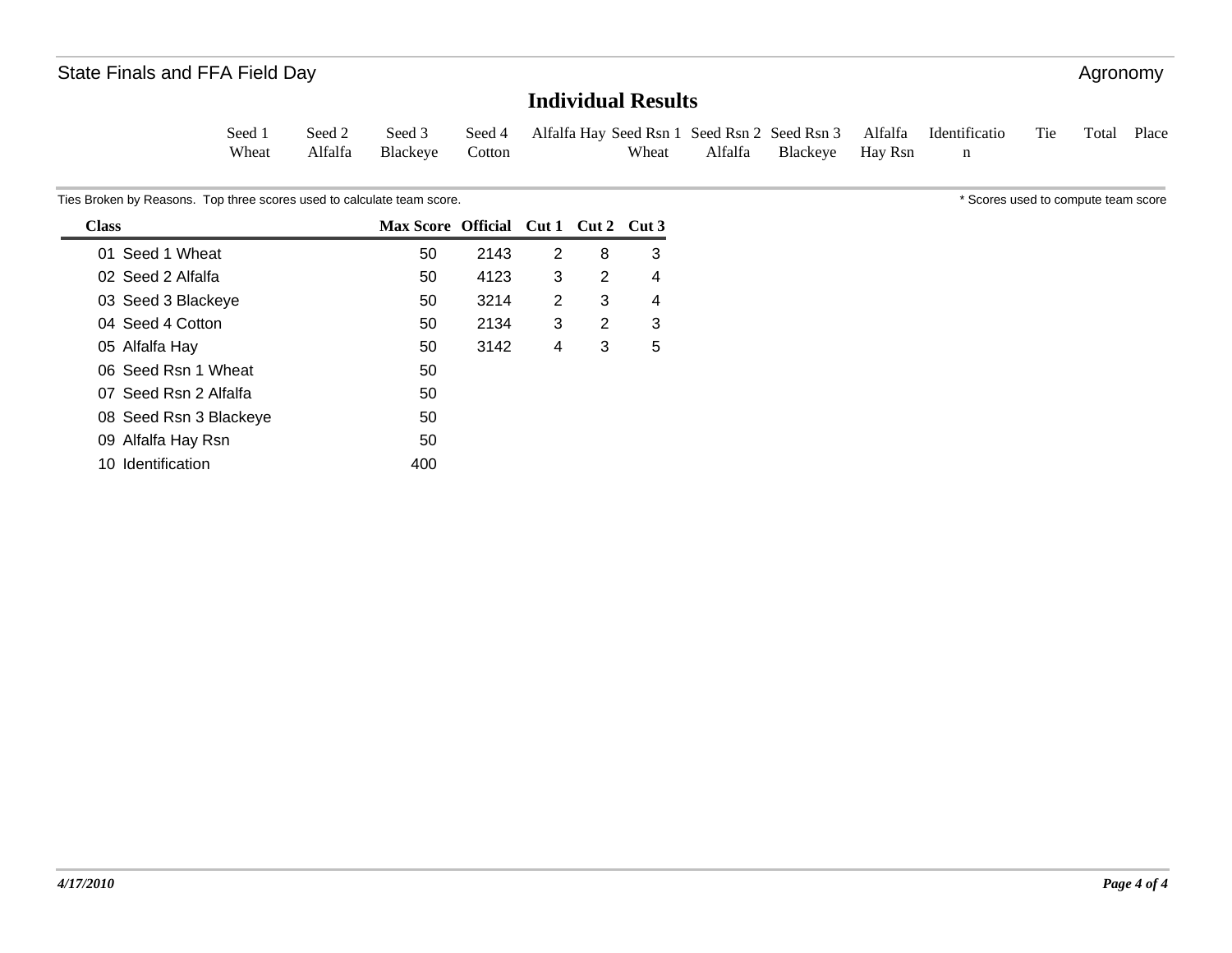### **Team Results**

|                          | Seed 1<br>Wheat | Seed 2<br>Alfalfa | Seed 3<br>Blackeye | Cotton | Seed 4 Alfalfa Hay Seed Rsn 1 Seed Rsn 2 Seed Rsn 3 | Wheat | Alfalfa | Blackeye | Alfalfa Identificatio<br>Hay Rsn | n   | Tie | Total Place |                |
|--------------------------|-----------------|-------------------|--------------------|--------|-----------------------------------------------------|-------|---------|----------|----------------------------------|-----|-----|-------------|----------------|
| Atwater                  | 142             | 121               | 140                | 134    | 96                                                  | 110   | 111     | 128      | 108                              | 943 | 457 | 2033        | 3              |
| <b>Bakersfield North</b> | 147             | 111               | 141                | 116    | 127                                                 | 91    | 84      | 88       | 92                               | 104 | 355 | 1101        | 13             |
| Etna                     | 112             | 94                | 129                | 122    | 141                                                 | 100   | 79      | 125      | 127                              | 361 | 431 | 1390        | 10             |
| Frontier-Bakersfield     | 88              | 101               | 127                | 128    | 141                                                 | 98    | 84      | 113      | 108                              | 338 | 403 | 1326        | 11             |
| <b>Grace Davis</b>       | 103             | 123               | 134                | 129    | 103                                                 | 103   | 97      | 127      | 107                              | 404 | 434 | 1430        | 9              |
| Handford 2               | 38              | 50                | 46                 | 43     | 50                                                  | 34    | 44      | 45       | 44                               | 164 | 167 | 558         | 15             |
| Hanford                  | 150             | 134               | 135                | 150    | 147                                                 | 127   | 121     | 138      | 132                              | 856 | 518 | 2090        | $\overline{2}$ |
| Liberty-Bakersfield      | 138             | 109               | 144                | 121    | 147                                                 | 97    | 90      | 109      | 110                              | 88  | 406 | 1153        | 12             |
| Modesto-Enochs           | 144             | 138               | 134                | 135    | 136                                                 | 108   | 120     | 122      | 129                              | 665 | 479 | 1831        | 6              |
| Santa Maria              | 135             | 115               | 141                | 147    | 139                                                 | 95    | 94      | 134      | 100                              | 816 | 423 | 1916        | 5              |
| Tulelake                 | 145             | 107               | 136                | 129    | 142                                                 | 113   | 99      | 143      | 119                              | 843 | 474 | 1976        | $\overline{4}$ |
| Turlock-Pitman           | 134             | 130               | 146                | 129    | 125                                                 | 105   | 100     | 125      | 113                              | 475 | 443 | 1582        | 7              |
| Wasco                    | 50              | 81                | 86                 | 85     | 94                                                  | 72    | 74      | 88       | 78                               | 320 | 312 | 1028        | 14             |
| Woodland A               | 142             | 121               | 127                | 148    | 116                                                 | 121   | 122     | 135      | 115                              | 993 | 493 | 2140        |                |
| Woodland B               | 139             | 120               | 147                | 144    | 147                                                 | 104   | 99      | 129      | 111                              | 418 | 443 | 1558        | 8              |